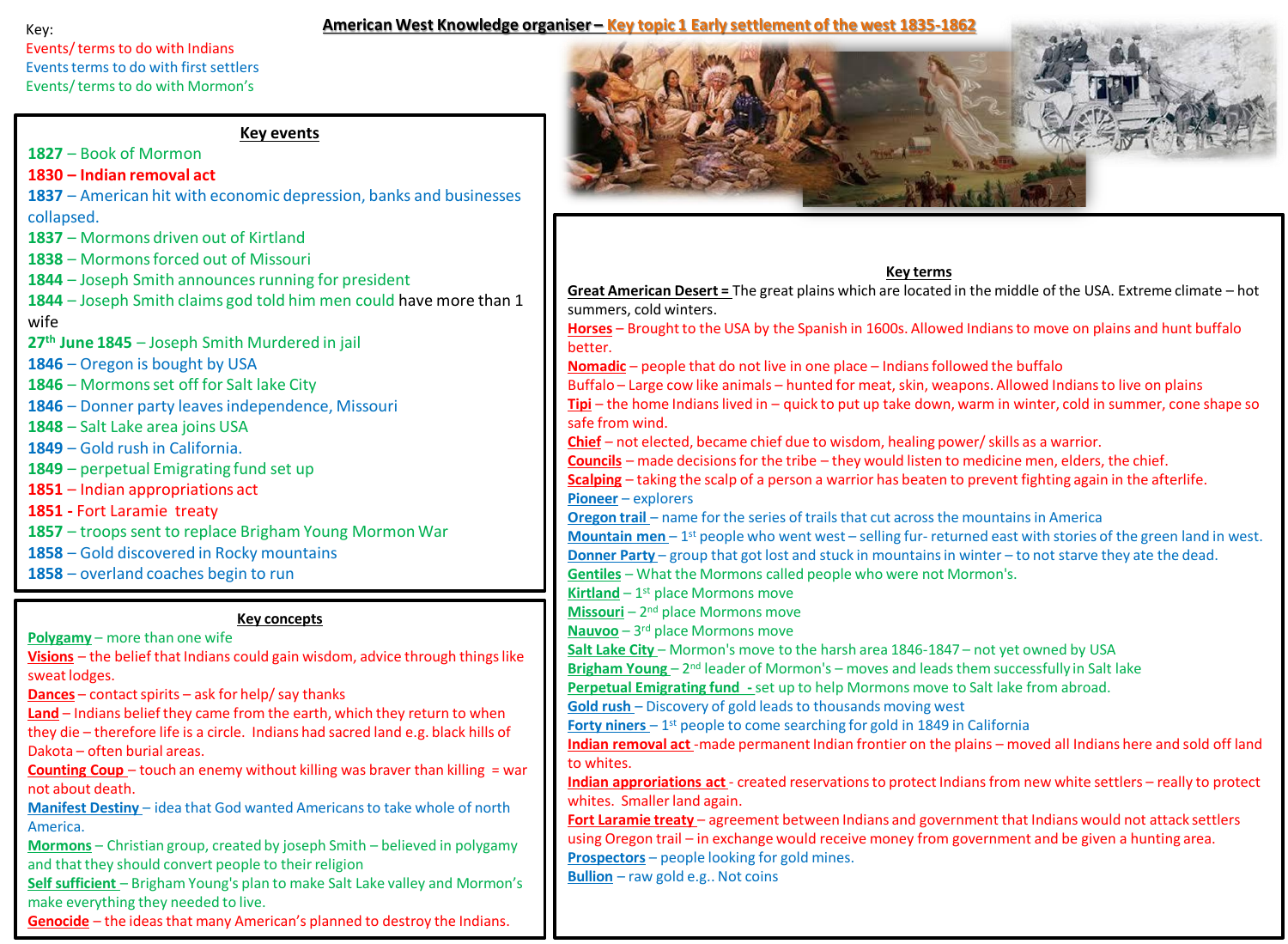#### Key:

Events/ terms to do with Indians Events terms to do with living on the plains Events/ terms to do with cattle industry Events to do with the law and order

#### **American West Knowledge organiser – Key topic 2 Development of the Plains:1862-1876**

#### **Key events**

**– Homestead act - Pacific railroad act - Little crow's war -Rocky mountain gold rush – Sand Creek massacre 1864-67 – Cheyenne Wars – American Civil War 1866-68 – Red Clouds war 1867 - Cattle drives to railroad towns begin (Abilene) – Fort Laramie treaty (2nd) – transcontinental railroad completed – Government buying 50-60000 cattle for Indian reservations – Indian appropriations act (2nd) – Timber Culture act – Joseph Glidden invented barbed wire – Destruction of southern buffalo completed**

## **Key concepts**

**Homestead – a farm run by a family Subsistence – farming enough to only feed family Claim jumping** – stealing a persons gold claim they had discovered **Bank robbery** – e.g. Jesse James **Highway and stage coach robbery** – more people = movement of mail/ money **Shootings** – 1866-1900 – 20,000 people shot –e.g. Wild bill Hickok **Open range** – cattle left to survive on plains/ over big areas **Ranch –** created areas of land for cattle rather than driving them to railroad **Cowboy –** men who worked with cattle on cattle drives **Branding –** mark to identify who cattle belonged to **Reservation –** area of land Indians moved to – bad for farming, often did not receive promised money **Presidents grants peace policy -** aim to confine Indians to reservations, put white agents there to help run them, put army near each reservation.







## **Key terms**

**Civil war** – War between North and South Americans **Homestead act** – gave people 160 acres free land if lived and farmed it for 5 years **Southern Homestead act** – designed to give freed slaves in south land - failed **Timber Culture act** – settlers a further 160 acres if planted 40 acres with trees **Desert Land act** – Settlers could buy cheaply an additional 640 acres in areas with little rain **Pacific railroad act** – plan for railroad by different companies in different parts of the USA. Gave companies 6,400 acres of land along the track for each mile built. **Sod house –** a house made out of earth due to lack of wood **Plagues of grasshoppers –** destroyed crops **Windmills** – pump water from underground **Dry farming** – ploughing straight after rain to keep moisture in ground **Turkey red wheat** – survived better than corn on the plains **Sod buster** – invented by John Deere – strong plough **Barbed wire** – solution to lack of fencing as no wood. **Abilene** – cow town – much lawlessness there as cowboys etc **Wild Bill Hickok** – gunfighter and later Marshall of Abilene – gambled, drank **John Wesley Hardin** - gunfighter **US Marshalls –** appointed by president – covered vast areas **Sheriffs –** elected by people of a county for 2 years **Texas rangers –** own law enforcement – small army **Pinkerton –** private detective agency **Vigilantes –** community groups that took justice into own hands **Texas Longhorns –** cattle that survive on plains/ big areas/ poor climates **Texas fever –** disease which killed cattle **Cattle drives** – moving cattle from Texas to towns by the railroads **Charles Goodnight and Oliver Loving – created one of 1<sup>st</sup> cattle trails to railroad Joseph McCoy –** created 1<sup>st</sup> cow town Abilene **Little crows war** – war after Santee Sioux began to starve on reservation **Cheyenne Wars** – caused by discovery of gold in Colorado in 1859 **Sand creek massacre –** 150 Indians killed – 3 tribes retaliated. **Medicine lodge treaty –** Indians moved to new territory or be killed **Red Clouds war – gold discovered in rocky mountains breaking peace treaty Fort Laramie 1868 –** government left forts in Sioux lands, created great Sioux reservation